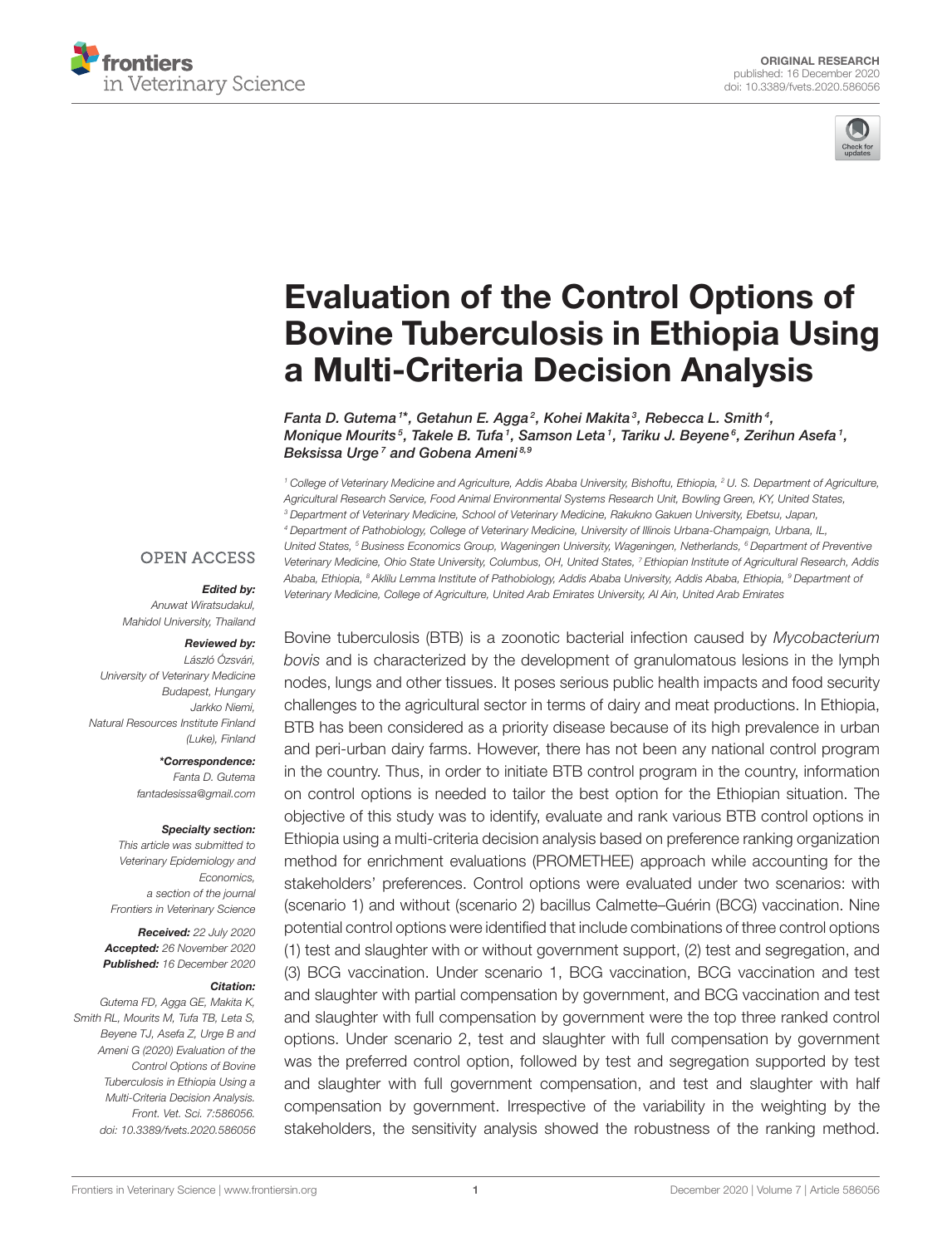In conclusion, the study demonstrated that BCG vaccination, and test and slaughter with full compensation by government were the two most preferred control options under scenarios 1 and 2, respectively. National level discussions were strongly recommended for further concretization and implementation of these control measures.

Keywords: bovine tuberculosis, multi-criteria decision analysis, stakeholders, control, Ethiopia

## INTRODUCTION

BTB is a zoonotic bacterial infection caused by M. bovis, a member of the Mycobacterium tuberculosis complex [\(1\)](#page-8-0). It causes a serious public health impact and food security and safety challenges [\(2\)](#page-8-1). Contaminated dairy products are the main sources of BTB infections in humans, mainly resulting in extrapulmonary infections such as lymphadenitis [\(3\)](#page-8-2). According to the World Health Organization, there were 147,000 new cases of zoonotic TB and 12,500 human TB related deaths in 2016 with higher incidence and death rates in Africa than other parts of the world [\(4\)](#page-8-3). Even though there are no comprehensive studies to estimate the global socio-economic costs of BTB, it causes significant economic losses due to production losses such as reduced milk yield, cost of surveillance and control programs and trade barriers with a major impact on the livelihoods of poor and marginalized communities [\(5\)](#page-8-4).

In high income countries, public health risk and economic loss associated with M. bovis were considerably reduced or eliminated through the implementation of strict test-and-slaughter and meat inspection protocols for cattle, milk pasteurization, financial compensation to farmers and public education [\(6,](#page-8-5) [7\)](#page-8-6). However, in most low and middle income countries where BTB is endemic, like in Ethiopia, such measures are hampered by financial constraints particularly for farmer compensation, and by inadequate veterinary services [\(8\)](#page-8-7). Currently, there are several ongoing efforts to address zoonotic BTB to end the global TB epidemic by 2030 globally [\(4\)](#page-8-3). However, there are no policies and implementation activities aligning to this global endeavor in the control of BTB in Ethiopia.

The conventional disease prevention and control interventions can have important environmental, social and economic impacts [\(9\)](#page-9-0). For instance, test and slaughter policy is effective for control of BTB [\(10\)](#page-9-1). However, it has several impacts such as killing large numbers of test positive animals, raising welfare concerns, and incurring costs for testing and compensation to cattle owners, making it economically difficult to apply particularly in resource limited countries. As a result, decision-making requires systems approach to integrate these multiple aspects of interventions. Multi-criteria decision analysis (MCDA) is an important and effective emerging system approach that can increase the understanding, acceptability and robustness of a decision problem of controlling zoonotic TB considering an integration of epidemiologic, economic and social-ethics value judgments [\(9,](#page-9-0) [11\)](#page-9-2).

BTB was reported from 55% of herds and 32.3% of cattle in urban and peri-urban dairy farms in central Ethiopia [\(12\)](#page-9-3). The national BTB prevalence estimate was 5.8% in individual cattle, with higher prevalence of 21.6% in exotic breeds and their crosses and 16.6% in herds kept under intensive and semi-intensive production systems in urban and peri-urban areas [\(13\)](#page-9-4). Thus, it is particularly a problem for intensive dairy systems that raise dairy cattle with improved breed. For example, in the years 2005–2011, the maximum production loss due to BTB was estimated at \$4.9 million in the urban livestock production systems in Ethiopia [\(14\)](#page-9-5). Currently, there are no national policies and strategies for the control of BTB although the disease is considered among the top three diseases in dairy producing urban and peri-urban areas of the country in terms of prevalence and household impact [\(15\)](#page-9-6). Researchers have recommended implementation of control in intensive and semi-intensive dairy farms due to the public health importance of BTB and concerns about spreading the disease through dairy cattle trade from the high prevalence urban system to low prevalence sedentary rural production systems [\(13,](#page-9-4) [15\)](#page-9-6). To that end, information for decision making is needed to select and implement control options that are optimally tailored to the country's situations by considering the interests of the dairy farmers and the government. The objective of this study was to identify, evaluate and rank various BTB control options using a multi-criteria decision analysis tool. The outcome of the study would ultimately inform decision makers toward policy formulation and national level discussion to implement BTB control under semi-intensive and intensive dairy farming systems in Ethiopia.

#### MATERIALS AND METHODS

#### Assembling Team

The study was conducted between July 2018 and June 2019. A multidisciplinary research team composed of researchers in the fields of veterinary public health, public health, veterinary epidemiology, infectious disease modeling, veterinary animal health economics, biostatistics and multi criteria decision analysis was assembled and involved in the study.

## Multi-Criteria Decision Analysis (MCDA)

The comprehensive and stepwise consecutive approaches of MCDA tool for managing zoonotic diseases as developed by Aenishaenslin et al. [\(9\)](#page-9-0) was used to identify, evaluate and rank various BTB prevention and control options according to stakeholders' preferences to indicate the potential BTB control option under Ethiopian conditions. The approach consists of ten steps that were categorized into seven problem structuring and three decision analysis steps. In the context of the present study, stakeholders refer to key players in the control of BTB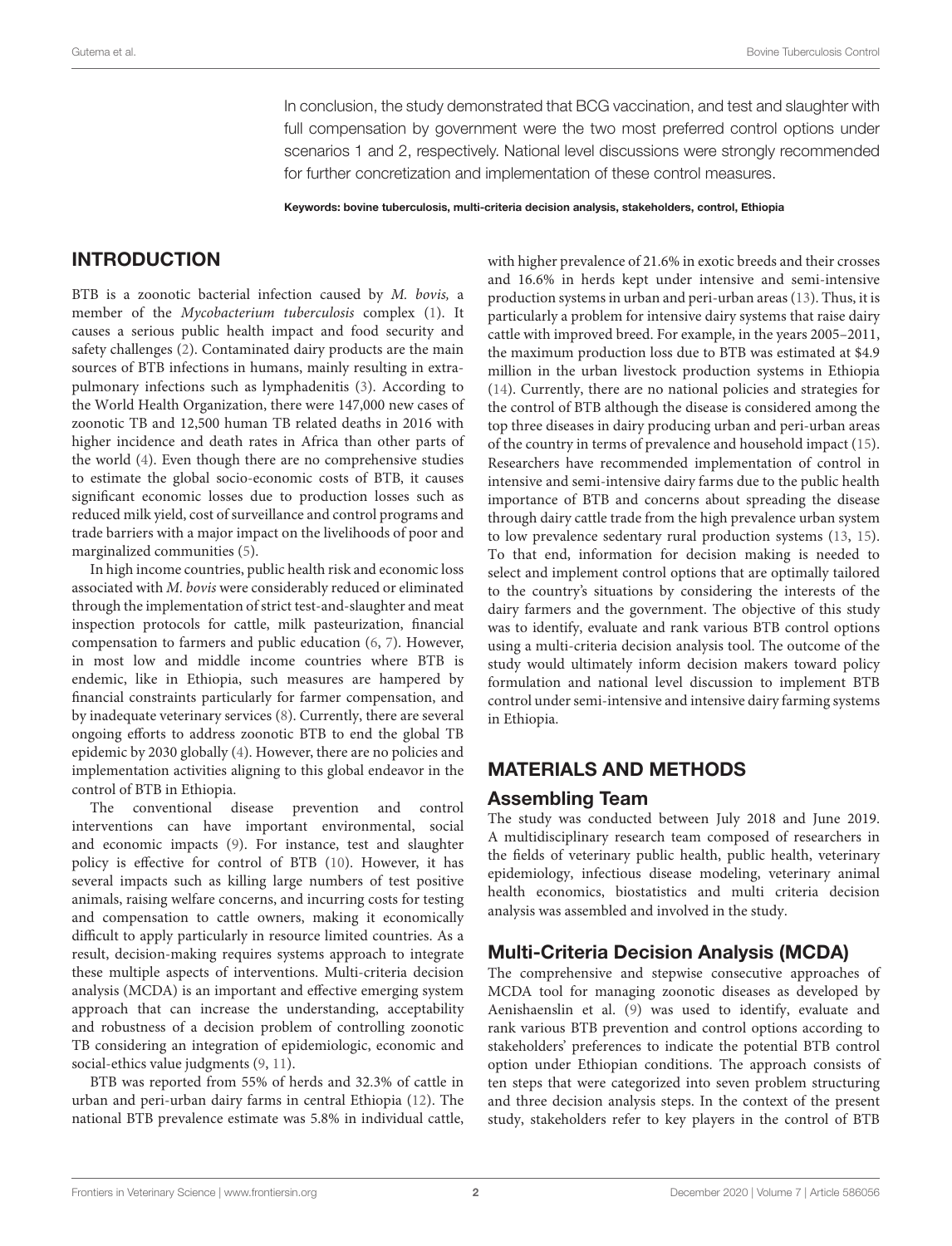include representatives of governmental organizations, animal health professionals, public health professionals and experts [\(11\)](#page-9-2).

#### Problem Structuring

The problem structuring step consisted of the following steps: define the problem, identify the stakeholders, identify key decision issues, define criteria and indicators, identify intervention options, evaluate performance of each intervention option and weight criteria. Before conducting the MCDA, literature review was conducted on the available success stories on BTB controls in other countries to identify different control options. A non-systematic literature review approach was followed to search for focused available information on BTB control options using search engines such as Google scholars and PubMed with key phrases like "control of BTB," "control of TB in cattle" and "control of zoonotic TB." The generated articles were read in-depth for the targeted information and the citations in the articles were further referred when deemed necessary. Moreover, experts working on BTB in the academia and veterinary and medical government offices were consulted through face to face discussions and Skype meeting using check list of the important elements of the problem structuring steps of MCDA. Accordingly, they were consulted to contextualize the key decision issues related to BTB control in Ethiopia in terms of the prevalence of BTB in intensive and semi-intensive dairy farms, the need for BTB control, potential control options and measurements for the evaluation of the control options.

The actual MCDA analysis was performed through an interactive group discussion for which key stakeholders ( $n = 15$ ) from various pertinent organizations in Ethiopia were invited. Out of the 15 stakeholders invited, 10 of them agreed to participate in the MCDA process (**[Table 1](#page-2-0)**). The participating stakeholders conducted thorough interactive discussions to lay out problem structuring phase of the analysis, such as defining the problem and identifying key decision issues, defining the measurement scale on criteria, listing potential BTB control options, and evaluating the control options. The stakeholders identified 10 specific criteria (C1–C10) categorized into six clusters, namely epidemiology (1 criterion), practical applicability [\(1\)](#page-8-0), economics [\(3\)](#page-8-2), social ethics [\(3\)](#page-8-2), public health [\(1\)](#page-8-0) and animal welfare [\(1\)](#page-8-0). All criteria were categorical ordinal variables (**[Table 2](#page-3-0)**). Each stakeholder independently weighted each of the identified clusters and criteria and evaluated the performance of each of the control options based on three-point qualitative scale as low, medium or high [\(9\)](#page-9-0).

## Decision Analysis

The decision analysis step included: constructing a matrix based on multi-criteria analysis, sensitivity analysis and interpretation of the results. Since two differing opinions were made during the discussion by the stakeholders regarding inclusion and exclusion of BCG vaccination of calves as a control option under Ethiopian conditions, the comparison and option ranking were performed under two scenarios. Scenario 1 was modeled with the inclusion of BCG vaccination while scenario 2 was modeled by excluding it. The academic version of preference ranking organization method for enrichment evaluations (PROMETHEE) software 1.4 was used to perform pair-wise comparisons of the performance of control options using the preferences of the stakeholders to compute the overall outranking scores [\(16\)](#page-9-7).

Based on the scores, the identified control options were listed from the most to the least preferred option. For ranking of the control options and visual display of the analysis results, the Geometrical analysis for interactive aid (GAIA) with two dimension (U-V) views and PROMETHEE table were used. The action profiles of the control options were performed for the top ranked control options to evaluate their relative performance on each criterion. The GAIA and sensitivity analysis were performed for scenario 1. GAIA walking weights were run to conduct sensitivity analysis to see the effect of weighing the evaluation criteria by stakeholders on the group ranking when the weights of the criterion were changed and to assess the robustness of the results.

# RESULTS

From the 10 stakeholders participate in the MCDA process (S1–S10), nine were from the government organization and one stakeholder represented an association of privately owned dairy farmers (**[Table 1](#page-2-0)**). The stakeholders agreed that BTB is a major problem and that the prevalence is particularly high in dairy herds with exotic cattle breeds and their crosses kept under semi intensive or intensive production system in urban and peri-urban dairy farming. They also emphasized the need for pooling collective efforts toward the control of BTB in the country targeting intensive and semi-intensive dairy farms in urban and peri-urban areas, noting the lack of national BTB control or eradication program in Ethiopia. The research team and stakeholders indicated the occurrence of high prevalence of BTB in semi-intensive and intensive dairy farms and the need for designing and implementing potential control option. The stakeholders identified nine possible control options including combinations of three specific options: test and slaughter with or without financial compensation, test and segregation, and BCG vaccination, with the assumption

<span id="page-2-0"></span>**TABLE 1** | Composition of the stakeholders participated in the multi-criteria decision analysis for the evaluation of bovine tuberculosis control options in Ethiopia.

| Organizations                                                             | Number of<br>participants |  |  |
|---------------------------------------------------------------------------|---------------------------|--|--|
| Ministry of Agriculture                                                   |                           |  |  |
| Ethiopian Commercial Dairy Producers Association                          |                           |  |  |
| Ethiopian Public Health Institute                                         |                           |  |  |
| Adama General Hospital and Medical College                                |                           |  |  |
| Ethiopian Meat and Dairy Industry Development Institute                   |                           |  |  |
| Addis Ababa University, Pathobiology Institute                            |                           |  |  |
| Addis Ababa University, College of Veterinary Medicine and<br>Agriculture | 2                         |  |  |
| Debre Berhan University                                                   |                           |  |  |
| Ethiopian Institute of Agricultural Research Center                       |                           |  |  |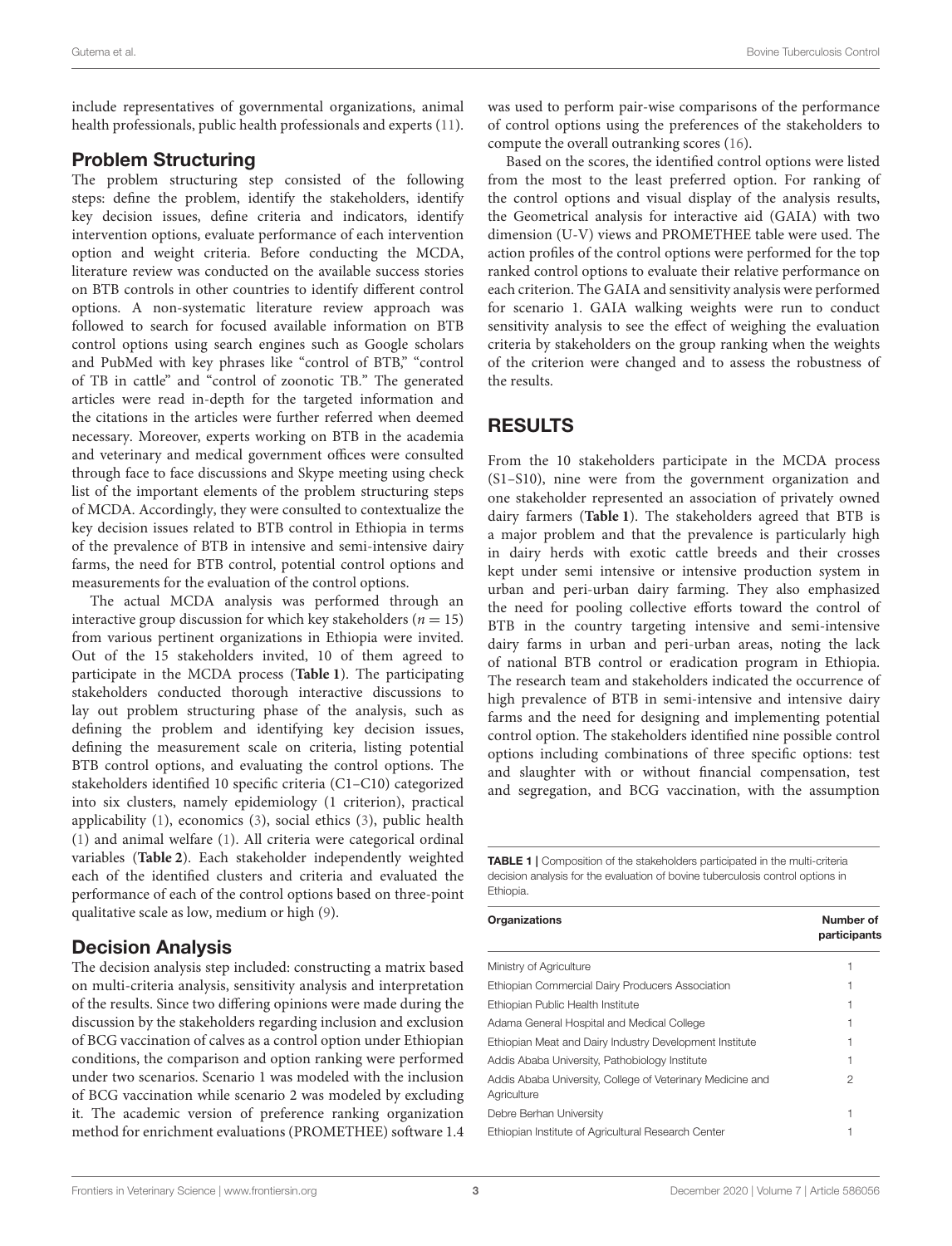that each option can be implemented independently (**[Table 3](#page-3-1)**). For effective implementation of BTB control option in the country, the stakeholders emphasized also the need for stringent prerequisites such as legal framework for implementation, preliminary BTB status testing of each animal and herd, animal identification and animal movement control, biosecurity measures at dairy farms, public education and BTB herd certification as supplementary/complementary measures to the implementation of potential intervention option(s).

All stakeholders generated a specific weighting scheme based on their perceived relative importance of each criterion as defined for the intended decision-making process. For this, each stakeholder was provided 100 points, and was asked to distribute the points to all specified criteria. The weighting of the stakeholders varied among the clusters and within the cluster criteria. Three stakeholders (S2, S3, and S10) gave the highest weight for the economic criteria, while the other seven stakeholders gave the highest weight to the epidemiologic cluster: reduction of BTB prevalence. The social ethics cluster and criteria generally received the least weight by all stakeholders (**[Table 4](#page-4-0)**). Under scenario 1, the ranking of the control options showed that BCG vaccination (OP1), BCG vaccination combined with test and slaughter with cost sharing (OP6), and BCG vaccination combined with test and slaughter with full compensation of the cost by the government (OP7) as the top three potential control options. **[Figure 1](#page-5-0)** shows the relative performance of the top three control options on each criterion. The first ranked option, BCG vaccination, performs well on C2, C6, and C10 while poorly performing on C1 i.e., reduction in the prevalence/incidence of BTB. Conversely, the second and the third control options relatively perform well on C1 while poorly performed significantly on C8 and C10, respectively.

<span id="page-3-0"></span>TABLE 2 | Criteria used in the evaluation of bovine tuberculosis control options in Ethiopia.

| Criteria cluster                | <b>Brief description of criterion</b>                                                                                                                                                  |
|---------------------------------|----------------------------------------------------------------------------------------------------------------------------------------------------------------------------------------|
| Epidemiology (EPI)              | Reduction in BTB incidence or prevalence (C1)                                                                                                                                          |
| Practical applicability<br>(PA) | Level of difficulty in implementing the control option under Ethiopian condition (C2)                                                                                                  |
| Economics (ECO)                 | Cost to the farmers -cost of test, loss of milk, replacement cost and other related costs (C3)                                                                                         |
|                                 | Cost to the government-compensation of slaughtered animals, cost of laboratory test, veterinary costs (cost of farm visit, administrative cost to<br>implement the control option (C4) |
|                                 | Cost to the industry- inadequate milk supply to processing industries (C5)                                                                                                             |
| Social ethics (SOE)             | Acceptability by the Government (C6)                                                                                                                                                   |
|                                 | Acceptability by dairy farmers (C7)                                                                                                                                                    |
|                                 | Social impact - social crisis as a result of the intervention in terms of loss of high performing cow or loss of employment for labor workers (C8)                                     |
| Public health (PH)              | Public health impact - exposure to bovine tuberculosis during implementation of the intervention (C9)                                                                                  |
| Animal welfare (AW)             | Impact on animal - welfare problems as a result of the intervention like slaughtering positive cattle, stress during vaccination and segregation (C10)                                 |

<span id="page-3-1"></span>TABLE 3 | Descriptions of single and combined control options identified by stakeholders for control of bovine tuberculosis (BTB) in Ethiopia.

| <b>BTB</b> control option                                                    | <b>Description</b>                                                                                                                                                                                           |
|------------------------------------------------------------------------------|--------------------------------------------------------------------------------------------------------------------------------------------------------------------------------------------------------------|
| BCG vaccination (OP1)                                                        | Calf vaccination with BCG vaccine at 6 weeks of age.                                                                                                                                                         |
| Test and segregation (OP2)                                                   | Testing and segregating infected animals at early stage of the disease and calf at birth, and switching to<br>test-and-slaughter method in the final stage.                                                  |
| Test and slaughter with cost sharing (OP3)                                   | Testing and slaughtering positive animals with the government and the owner equally sharing the cost of<br>compensation for the slaughtered animals.                                                         |
| Test and slaughter with government support (OP4)                             | Testing and slaughtering positive animals with the government compensating full cost of the slaughtered animals<br>to the owner.                                                                             |
| BCG vaccination and test and segregation (OP5)                               | Calf vaccination to reduce the prevalence of the disease in the herd, and switch to test and segregation.                                                                                                    |
| BCG vaccination and test and slaughter with cost<br>sharing (OP6)            | Calf vaccination and switching to testing and slaughtering of positive animals with the government and the owner<br>equally sharing the cost of compensation for the slaughtered cattle.                     |
| BCG vaccination and test and slaughter with<br>government support (OP7)      | Calf vaccination, and switch to testing and slaughtering of positive animal with the government compensating full<br>cost of the slaughtered animals to the owner.                                           |
| Test and segregation and test and slaughter with cost<br>sharing (OP8)       | Testing and segregating infected animals, and switch to testing and slaughtering positive animals with the<br>government and the owner equally sharing the cost of compensation for the slaughtered animals. |
| Test and segregation and test and slaughter with<br>government support (OP9) | Testing and segregating infected animals, and switch to testing and slaughtering positive animals with the<br>government compensating full cost of the slaughtered animals to the owner.                     |

\*BTB test refers to application of tuberculin skin test that consists of injecting bovine tuberculin, a purified protein extract derived from M. bovis, intradermally and measuring the skin thickness at the site of injection after 72 h to detect any subsequent swelling at the injection site-sign of delayed hypersensitivity reaction associated with infection.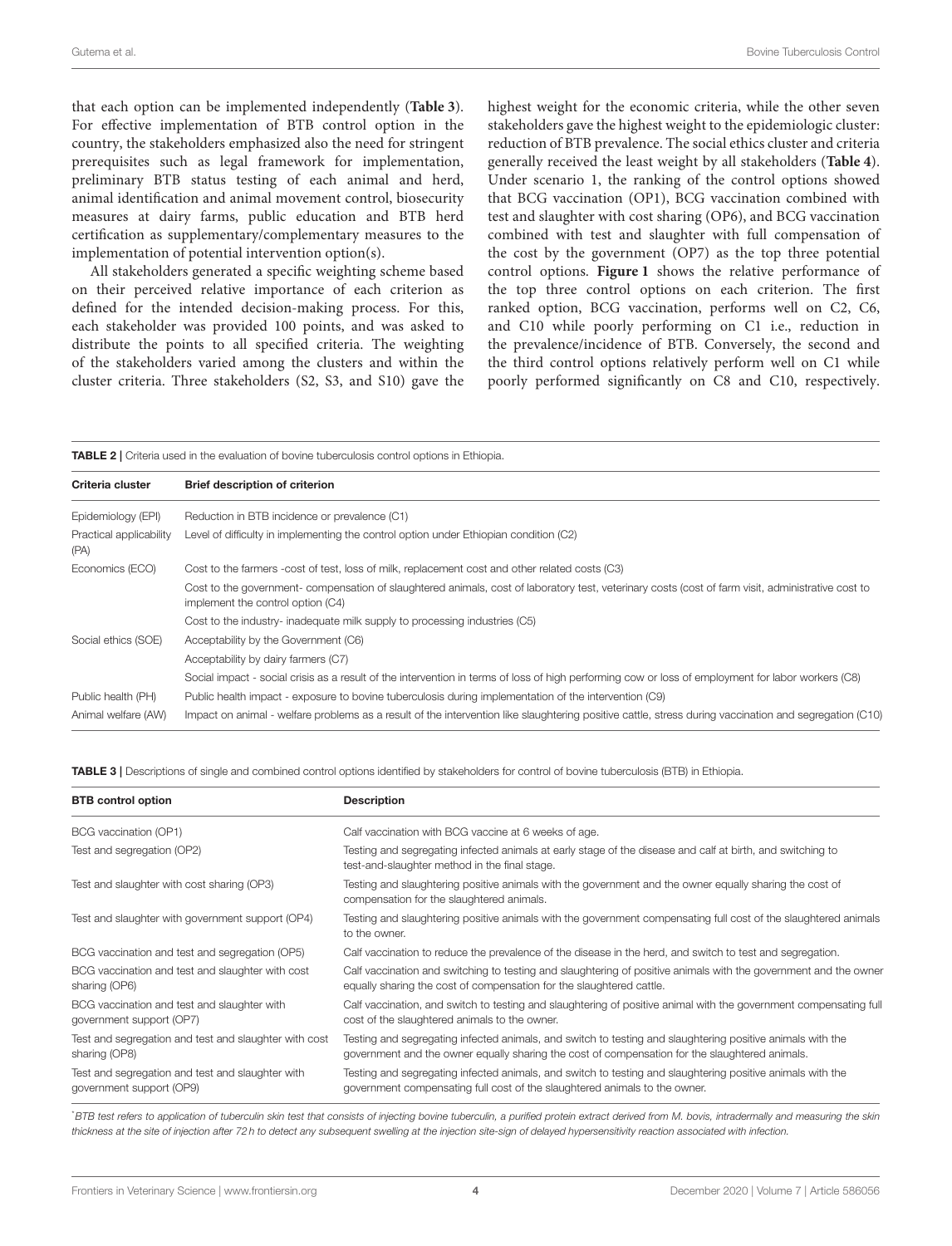| <b>Cluster</b>          | Criteria                        | Weights        |                |                |                |                |                |     |                |                |              |
|-------------------------|---------------------------------|----------------|----------------|----------------|----------------|----------------|----------------|-----|----------------|----------------|--------------|
|                         |                                 | S <sub>1</sub> | S <sub>2</sub> | S <sub>3</sub> | S <sub>4</sub> | S <sub>5</sub> | S <sub>6</sub> | S7  | S <sub>8</sub> | S <sub>9</sub> | <b>S10</b>   |
| Epidemiology            | Reduction in BTB incidence (C1) | 25             | 20             | 20             | 30             | 25             | 25             | 25  | 25             | 30             | 20           |
| Practical applicability | Practical applicability (C2)    | 15             | 10             | 10             | 15             | 15             | 15             | 15  | 15             | 20             | 10           |
| Economics               | Cost to the farm owner (C3)     | 10             | 15             | 20             | 10             | 15             | 15             | 15  | 15             | 10             | 20           |
|                         | Cost to the government (C4)     | 10             | 10             | 15             | 9              | 10             | 10             | 10  | 10             | 10             | 20           |
|                         | Cost to the industry (C5)       | 10             | 15             | 15             | 6              | 10             | 10             | 10  | 10             | 10             | 10           |
|                         | Sub total                       | 30             | 40             | 50             | 25             | 35             | 35             | 35  | 35             | 30             | 50           |
| Social ethics           | Acceptance by government (C6)   | 6              | 10             | 5              | 5              | 5              | 5              | 5   | 5              | 5              | 5            |
|                         | Acceptance by owner (C7)        | 4              | 5              | 5              | 5              | 5              | 5              | 5   | 5              | 5              | 5            |
|                         | Social impact (C8)              | 4              | 5              | 5              | 4              | 5              | 5              | 5   | 5              | 5              | $\mathbf{2}$ |
|                         | Sub total                       | 14             | 20             | 25             | 14             | 15             | 15             | 5   | 15             | 15             | 12           |
| Public health           | Public health impact (C9)       | 10             | 6              | 5              | 10             | 5              | 5              | 7   | 5              | 3              | 3            |
| Animal welfare          | Impact on animal welfare (C10)  | 6              | 4              | 5              | 6              | 5              | 5              | 3   | 5              | $\overline{2}$ | 5            |
|                         | <b>Total</b>                    | 100            | 100            | 100            | 100            | 100            | 100            | 100 | 100            | 100            | 100          |

<span id="page-4-0"></span>TABLE 4 | The relative weight given by stakeholders based on their preference for each cluster and specific criteria for the control of bovine tuberculosis (BTB) in Ethiopia.

The bold numbers indicate the weight given for each cluster out of 100 points by each stakeholder.

Under scenario 2, test and slaughter with full government compensation (OP4) was the preferred control option followed by test and segregation combined with test and slaughter with full government compensation (OP9), and test and slaughter with half compensation by government (OP3) (**[Table 5](#page-6-0)**).

**[Figure 2](#page-6-1)** is the GAIA-scenarios plane visually displaying the positions of the control options and the stakeholders' preferences for scenario 1. As indicated in the GAIA plane, the options OP1, OP7, and OP6 are located on the right positions close to the decision axis representing the preferred control options while OP2 and OP8 are positioned in the left away from the decision axis representing the less preferred options that agreed with the results generated by the PROMETHEE table (**[Table 5](#page-6-0)**). In the plane, most of the stakeholders (8/10) preferences were pointed toward the positive direction of the x-axis, having less variation in their preferences of the control options, while stakeholders 5 and 10 had major deviation from the group. BCG vaccination was not among the top three ranked control options for these two stakeholders. The sensitivity analysis showed that when equal weight was given to each criterion, the ranking of the three top control options remained stable except shifting in the order between the second (OP7) and third option (OP6), indicating the robustness of the study.

## **DISCUSSION**

To the best of our knowledge this is the first study to identify, evaluate and rank different BTB control options using MCDA tool based on the stakeholders' opinions and preferences in Ethiopia. Despite high prevalence of the disease in dairy cattle in the country, currently there is no BTB control and /or eradication program. The participation of stakeholders to achieve the purpose and use of participatory approaches such as MCDA are helpful to identify and evaluate BTB control options. In the present study, we generated the desired data from stakeholders who represented organizations with direct responsibilities or had specific interests in BTB prevention and control in Ethiopia.

In addition to identifying, evaluating and ranking of BTB control options, the stakeholders also identified various pre-requisite measures such as legal framework for the implementation and allied issues as an integral part of a control program prior to its application. Similarly, these measures were identified and their implications on the future prevention and control of BTB in Ethiopia were mentioned as daunting tasks by Dibaba et al. [\(17\)](#page-9-8). In agreement to these requirements, several BTB eradication programs in many countries succeeded in reducing or eliminating the disease in cattle, by employing such multi-faceted approaches in place [\(10\)](#page-9-1). Thus, creating enabling conditions, particularly formulation of BTB control policy and implementation guidelines, should be the primary steps in order to implement prevention and control of BTB effectively in the country. This will serve as a springboard toward initiation and implementation of the identified BTB control options in Ethiopia. The role of pertinent stakeholders and researchers would be indispensible in this regard in advising policy and decision makers by creating platforms for national level sensitization and discussion.

In the present study, nine potential BTB control options consisting of three single and six combined options were identified based on the stakeholders' preferences. Under scenario 1, the stakeholders ranked BCG vaccination as the number one control option and complementary measure to the second and third control options in cattle under Ethiopian conditions. BCG vaccination refers to vaccination of calves at 6 weeks of age. Calves are immune-competent at birth and are naturally sensitized to antigens of environmental mycobacteria at a young age. By 6 weeks of age, calves usually show a strong immunological response to such antigens. BCG vaccination of calf at birth induced a high level of immunity. However, it is recommendable to vaccinate calf at 6 weeks of age [\(18\)](#page-9-9).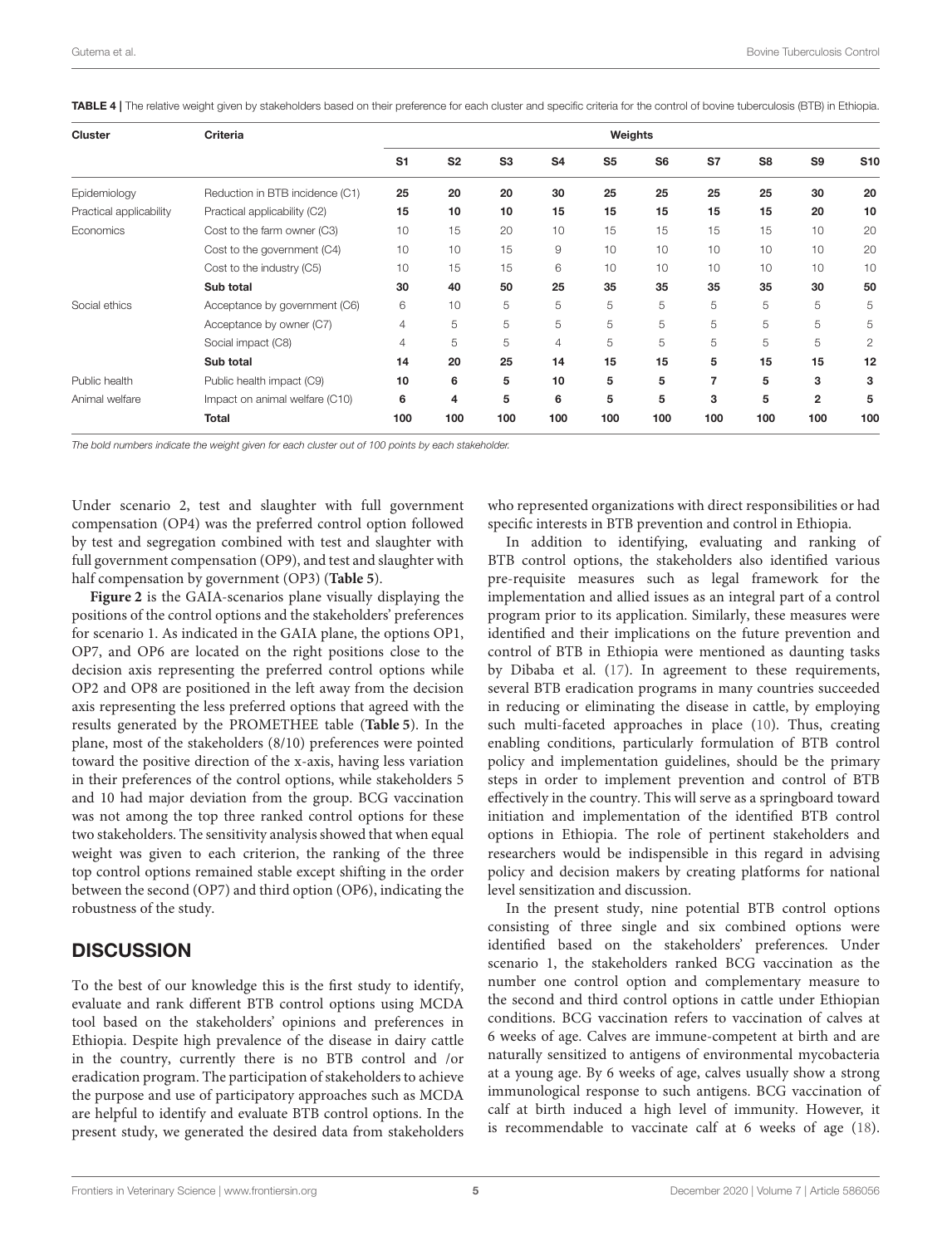

<span id="page-5-0"></span>

Despite significant knowledge gaps regarding the real impact of BCG vaccination on the incidence of BTB and the inability to distinguish between infected and vaccinated cattle using purified protein derivative (PPD) skin test [\(19,](#page-9-10) [20\)](#page-9-11), recent experimental studies have indicated the significance of vaccinating cattle with BCG vaccine in reducing the prevalence, progression and severity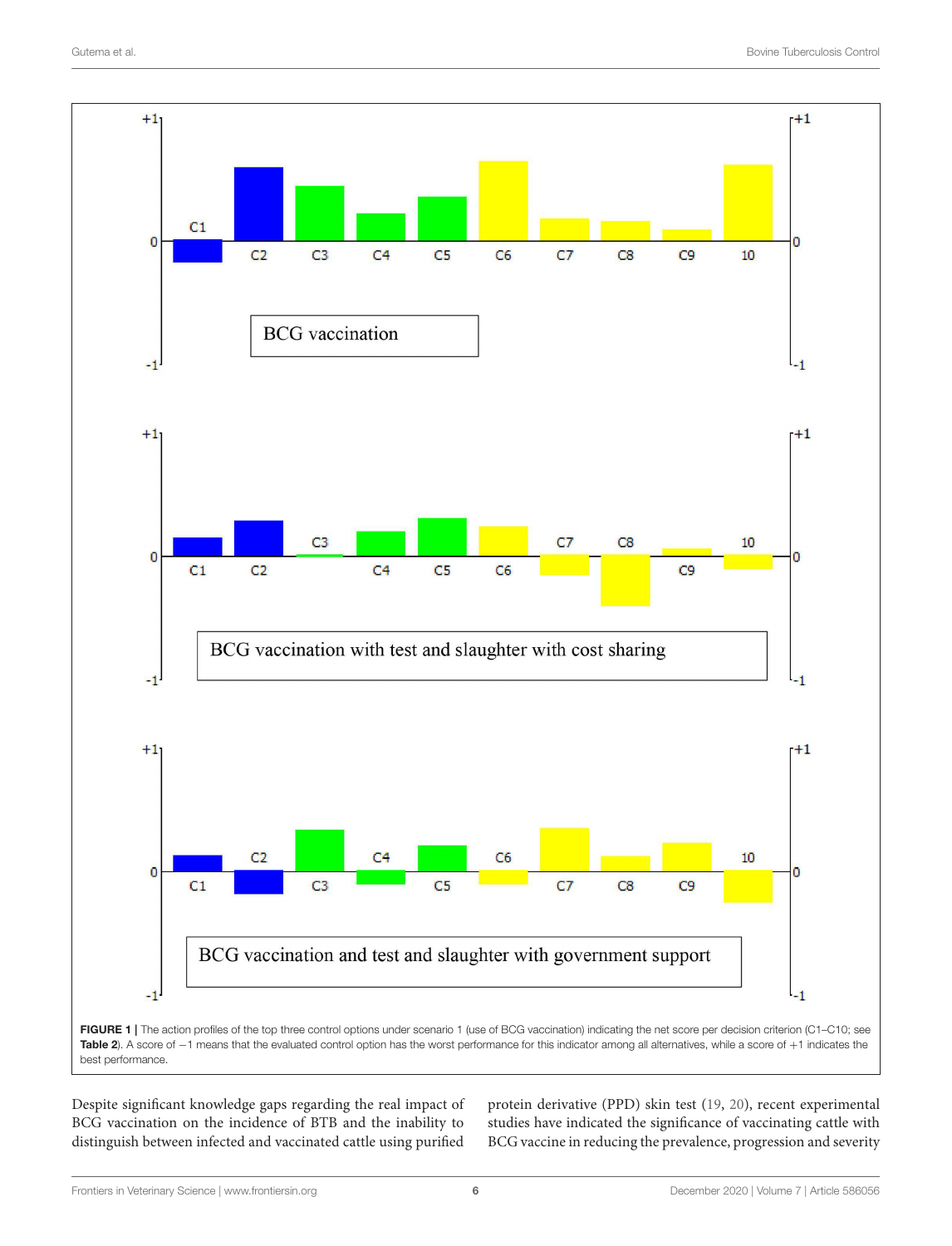#### <span id="page-6-0"></span>TABLE 5 | Group ranking for bovine tuberculosis control options in Ethiopia.

| Alternative control option                                                 | Scenario 1 |      | Scenario 2 |           |  |
|----------------------------------------------------------------------------|------------|------|------------|-----------|--|
|                                                                            | Score      | Rank | Score      | Rank      |  |
| BCG vaccination (OP1)                                                      | 0.250      |      | <b>NA</b>  | <b>NA</b> |  |
| BCG vaccination, and test and slaughter with government support (OP7)      | 0.111      |      | <b>NA</b>  | <b>NA</b> |  |
| BCG vaccination, and test and slaughter with cost sharing (OP6)            | 0.071      | З    | <b>NA</b>  | <b>NA</b> |  |
| Test and slaughter with government support (OP4)                           | 0.006      | 4    | 0.100      |           |  |
| BCG vaccination, and test and segregation (OP5)                            | $-0.015$   | 5    | <b>NA</b>  | <b>NA</b> |  |
| Test and segregation, and test and slaughter with government support (OP9) | $-0.068$   | 6    | 0.019      | 2         |  |
| Test and slaughter with cost sharing (OP3)                                 | $-0.074$   |      | 0.018      | З         |  |
| Test and segregation (OP2)                                                 | $-0.141$   | 8    | $-0.070$   | 5         |  |
| Test and segregation, and test and slaughter with cost sharing (OP8)       | $-0.140$   | 9    | $-0.067$   | 4         |  |

NA, not applicable.



<span id="page-6-1"></span>FIGURE 2 | Geometrical analysis for interactive aid decision map for the intervention options under scenario 1 involving BCG vaccination (Delta = 71%, meaning that 71% of the information is conserved in the two-dimensional plane).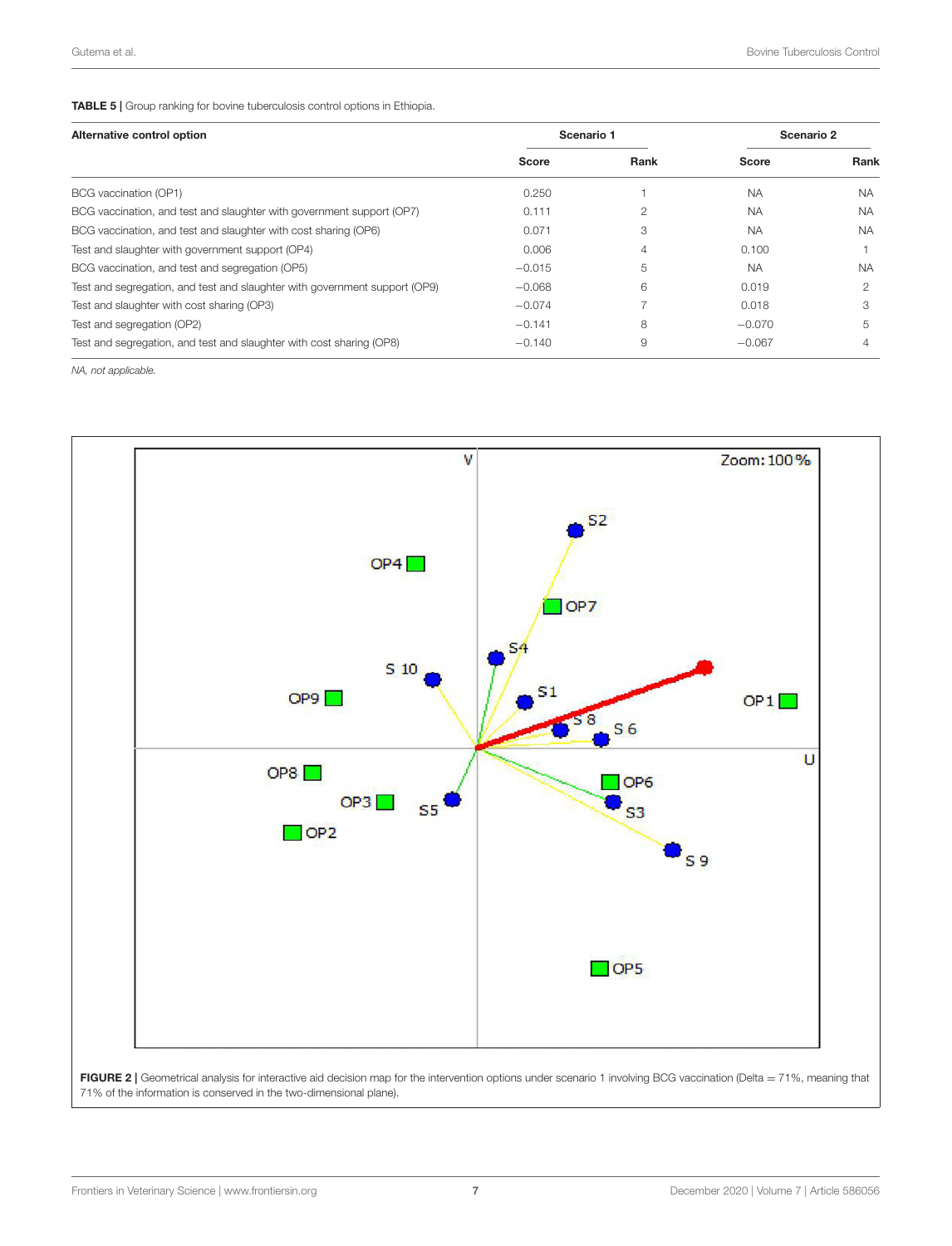of BTB and recommended BCG vaccine as a valuable tool in the control of BTB [\(21,](#page-9-12) [22\)](#page-9-13). The use of BCG vaccination has been encouraged because of the development of a new skin test which could differentiate M. bovis infected animals from BCG-vaccinated animals (i.e., DIVA role) [\(23\)](#page-9-14). The experiment conducted in Ethiopia on the evaluation of the efficacy BCG under natural challenge model demonstrated good performance of BCG particularly in reducing the severity and dissemination of the lesion [\(22\)](#page-9-13). However, approved commercial BCG vaccines for use in cattle are not yet present on the market.

According to the stakeholders, BCG vaccination poorly reduces the prevalence of BTB in cattle. This is likely influenced by the role of BCG in sensitizing cattle to respond to the conventional BTB diagnostic test, combined with the low level of protection of BCG vaccine in cattle compared to its relative effectiveness in humans [\(22\)](#page-9-13). To overcome the diagnostic limitations of PPD skin test, an alternative skin test that can differentiate infected from vaccinated animals (DIVA) was developed [\(24\)](#page-9-15). Thus, in the presence of the alternative test with DIVA role BCG vaccination would be the preferred control option for control of BTB, particularly in low and middle income countries like Ethiopia [\(24\)](#page-9-15).

The second and the third control options involve prior application of BCG vaccination to reduce the number of positive cattle followed by test and slaughter with half and full compensation by the government, respectively. In high income countries, test and slaughter is the most preferred and a widely applied approach to control and eventually eradicate BTB, since the prevalence is low [\(6,](#page-8-5) [7,](#page-8-6) [10\)](#page-9-1). For instance, Australia is among the few countries that eradicated BTB successfully [\(25\)](#page-9-16) while USA is on the verge of controlling BTB through tracing of infected herds identified through meat inspection, followed by test and slaughter program [\(26\)](#page-9-17). Many European Union countries also were successful to be recognized as officially TB free countries [\(27\)](#page-9-18). However, BTB control is not practically feasible in low and middle income countries like Ethiopia through test and slaughter method alone due to lack of resources for rigorous testing, tracing, slaughtering of large number of positive cattle, and compensations to farmers [\(28\)](#page-9-19).

Alternatively, as revealed by the present study, applying BCG vaccination to reduce the prevalence and progression of BTB and subsequent integration with other control options such as test and slaughter, could be a novel approach for Ethiopia which can also be adopted by other low and middle income countries where BTB is endemic and implementation of test and slaughter policy is practically challenging. To that end, the availability and accessibility of commercial BCG vaccine is critically needed. In addition, mutual understanding, acceptability and cooperation between dairy cattle owners and the government are profoundly needed particularly regarding cost recovery scheme for the implementation of the approach.

Under scenario 2 (which did not consider BCG vaccination as a feasible option), test and slaughter with full compensation by the government ranked the number one preferred control option. Indeed, this could be the most preferred and acceptable option for the cattle owner from the perespective of relatively practical applicability and lower socio-economic impacts. However, this might not be acceptable to the government, as it would be too costly vis-a-vis to other priorities of the government [\(29\)](#page-9-20). Besides the cost implication, implementation of the test and slaughter approach involves slaughtering and culling of large number of test positive cattle, especially at the beginning of the program, raising concerns of animal welfare and loss of cattle with good milk yield. This might affect the social acceptability of the control option.

Preferably, the second (test and segregation combined with test and slaughter with government support) and third (test and slaughter with cost sharing) options, would be the preferred options in developing countries. There are compelling evidences that test and segregation method significantly reduced the incidence of BTB [\(30,](#page-9-21) [31\)](#page-9-22). The method involves segregating test negative animals at early stage of the disease from positive reactors based on whole herd testing. This is particularly important in countries where BTB control is lacking such as in Ethiopia and when BTB control is planned for the first time. For long term surveillance and application of BTB control with this method, testing the herd of all animals >6 weeks of age annually (depending on the incidence rate) and segregating between the positive and negative reactor. For positive reactor pregnant cow and segregating calf at birth is recommended [\(32\)](#page-9-23). In case of milk from positive reactor cows, pasteurization of milk is effective treatment to avoid public risk and economic loss associated with discarding of milk. M. bovis is killed at pasteurization temperature and holding time [\(33\)](#page-9-24). Use of small scale milk pasteurization and boiling of milk would be an alternative option for smallholder dairy farmers. More specifically, the authors suggested the third control option of scenario 2- test and slaughter with cost sharing as a reliable, feasible and acceptable option from economic point of view in Ethiopia. However, this requires as well advocacy and promotion to create awareness and to convince all stakeholders, particlularly the cattle owners to actively enagage in the implementation of the control options and share the associated costs. However, the social acceptance of slaughtering animals for disease control in this era would be very unlikely since BTB is not a public health emergency and due to the presence of effective public health measures such as meat inspection and milk pasteurization. These measures are not strictly followed in developing countries like Ethiopia and control of BTB in cattle contributed to breaking the cycle of trasmission of zoonotic BTB through meat and milk consumption. Given the high prevalence of BTB in the Ethiopian dairy herds, raising awareness of the public and communities at risk such as dairy farmers about the economic and public health of the diseases by the government would support the initiation of BTB control program.

In this study, the majority (70%,  $n = 10$ ) of the stakeholders gave the highest weight to the epidemiologic criterion (reduction in the prevalence/incidence of BTB) in evaluating the identified control options, while the social ethics criteria generally received the least weight. The epidemiologic criterion is practically important for the control and eradication of BTB. For instance, the application of test and slaughter policy is challenged mainly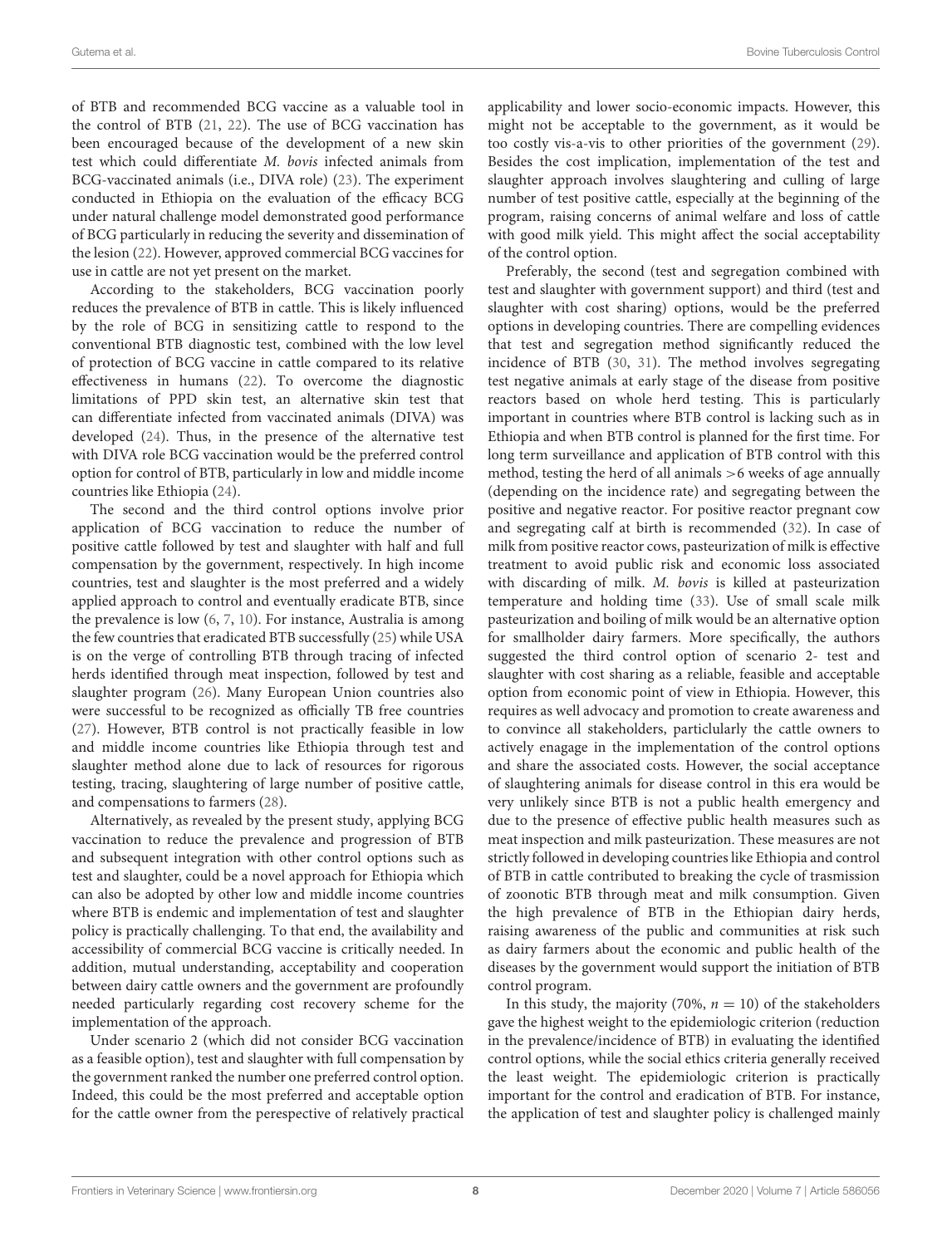due to economic and animal welfare reasons, and this impact is lower when the prevalence of BTB is low [\(6\)](#page-8-5).

The study has some limitations. The MCDA was based on the stakeholder's opinion and preferences which might result in the difference of the weighing clusters and criteria due to personal bias. In addition, some of the invited stakeholders did not participate. Future nationwide largescale surveys involving all stakeholders from dairy farmers, academia, veterinary associations, research institutions, NGOs, commodity associations, federal and state agencies would remedy the limitation of small size of stakeholder participation. The other limitation is the absence of commercially licensed BCG vaccine for use in calves at the moment. In this study, BCG vaccine is identified by the stakeholders as a potential control option given its importance in lowering the prevalence and progression of BTB and the development of new skin test, DIVA, which could differentiate M. bovis infected animals from BCG-vaccinated animals.

Based on the insights obtained from this MCDA, the following important long-term stepwise approaches were suggested to initiate national level discussions and to create awareness regarding the need for BTB control and eventually work toward controlling/eradicating the disease. First, establishing a national multidisciplinary BTB organizing body/council is needed that is composed of representatives from all stakeholders that would support the government in the formulation of a national level BTB control/eradication program and implementation guidelines. Second, the economic feasibility of the top ranked control options should be assessed, and resources should be mobilized to validate the best control option in a sentinel population (i.e., applying it in selected urban and peri-urban intensive dairy farms where the prevalence of BTB is presumably high). Third, it is necessary to critically evaluate the outcomes of the control program in the selected areas and then extend the best practices to scale up the program to other regions of the country. Finally, conducting persistent surveillance and monitoring of the status of BTB across the country will be needed to develop a national database that would help in periodic evaluation of the effectiveness of the control measures put in place and taking timely corrective actions as needed. An effective and safe BCG vaccine for use in cattle is critical for this approach.

## **REFERENCES**

- <span id="page-8-0"></span>1. Langer AJ, LoBue PA. Public Health Significance of Zoonotic Tuberculosis Caused by the Mycobacterium tuberculosis Complex. Zoonotic Tuberculosis: Mycobacterium bovis and Other Pathogenic Mycobacteria. 3rd ed. Wiley-Blackwell (2014). p. 21–33.
- <span id="page-8-1"></span>2. OIE. Manual of Diagnostic Tests and Vaccines for Terrestrial Animals. Paris: Office Internationale des Epizooties (OIE) (2016).
- <span id="page-8-2"></span>3. Oloya J, Opuda-Asibo J, Kazwala R, Demelash AB, Skjerve E, Lund A, et al. Mycobacteria causing human cervical lymphadenitis in pastoral communities in the Karamoja region of Uganda. Epidemiol Infect. [\(2008\) 136:636–43. doi: 10.1017/S09502688070](https://doi.org/10.1017/S0950268807009004) 09004
- <span id="page-8-3"></span>4. WHO/FAO/OIE, World Health Organization (WHO), Food and Agriculture Organization of the United Nations (FAO) and World Organisation for Animal Health (OIE). Road Map for Zoonotic Tuberculosis. (2017). Available

In conclusion, the study used an MCDA tool in identifying and evaluating BTB control options in Ethiopia. According to the stakeholders' preferences, calf vaccination and test and slaughter with full cost compensation by government are the best control options under a scenario that included BCG vaccination and a scenario with no BCG vaccination, respectively. Moreover, the study showed that integrating calf BCG vaccination with other potential control options, in minimizing the number of test positive cattle thereby decreasing the cost of compensation for culled/slaughtered cattle and maintain animal welfare as the most suitable BTB control option in Ethiopia that can also be used by other countries, especially low income countries.

## DATA AVAILABILITY STATEMENT

The original contributions generated for the study are included in the article/supplementary materials, further inquiries can be directed to the corresponding author/s.

## AUTHOR CONTRIBUTIONS

FG, GEA, KM, TB, MM, and GA designed the study. FG, SL, TT, ZA, BU, and GA collected and summarized the data during multi-criteria decision process. FG analyzed the data. FG wrote the manuscript. FG, GEA, KM, TB, TT, MM, RS, SL, ZA, BU, and GA critically revised and edited the manuscript and approved its submission.

## FUNDING

This research was financially supported by Ethiopian Institute of Agricultural Research (Grant Number: 2.2/5961/2011) and Addis Ababa University.

# ACKNOWLEDGMENTS

We thank the stakeholders for participating in the study and Tsedale Teshome for technical support. We are also grateful to Cécile Aenishaenslin for providing practical guide on the use of PROMETHEE software.

online at: [https://www.visavet.es/bovinetuberculosis/data/Roadmap\\_](https://www.visavet.es/bovinetuberculosis/data/Roadmap_zoonotic_TB_OIE.pdf) [zoonotic\\_TB\\_OIE.pdf](https://www.visavet.es/bovinetuberculosis/data/Roadmap_zoonotic_TB_OIE.pdf) (accessed July 3, 2020).

- <span id="page-8-4"></span>5. OIE. The Socio-Economic Costs of Bovine Tuberculosis - OIE Bulletin. (2019). Available online at: [https://oiebulletin.com/?panorama=3-05-tb](https://oiebulletin.com/?panorama=3-05-tb-costs-en)[costs-en](https://oiebulletin.com/?panorama=3-05-tb-costs-en) (accessed July 3, 2020).
- <span id="page-8-5"></span>6. Schiller I, RayWaters W, Vordermeier HM, Jemmi T, Welsh M, Keck N, et al. Bovine tuberculosis in Europe from the perspective of an officially tuberculosis free country: trade, surveillance and diagnostics. Vet Microbiol. (2011) 151:153–9. doi: [10.1016/j.vetmic.2011.02.039](https://doi.org/10.1016/j.vetmic.2011.02.039)
- <span id="page-8-6"></span>7. Olmstead AL, Rhode PW. The eradication of bovine tuberculosis in the united states in a comparative perspective. In: Zilberman D, Otte J, Roland-Holst D, and Pfeiffer D, editors. Health and Animal Agriculture in Developing Countries. New York, NY: Springer (2012). p. 7–30.
- <span id="page-8-7"></span>8. Zinsstag J, Schelling E, Roth F, Bonfoh B, De Savigny D, Tanner M. Human benefits of animal interventions for zoonosis control. Emerg Infect Dis. (2007) 13:527. doi: [10.3201/eid1304.060381](https://doi.org/10.3201/eid1304.060381)